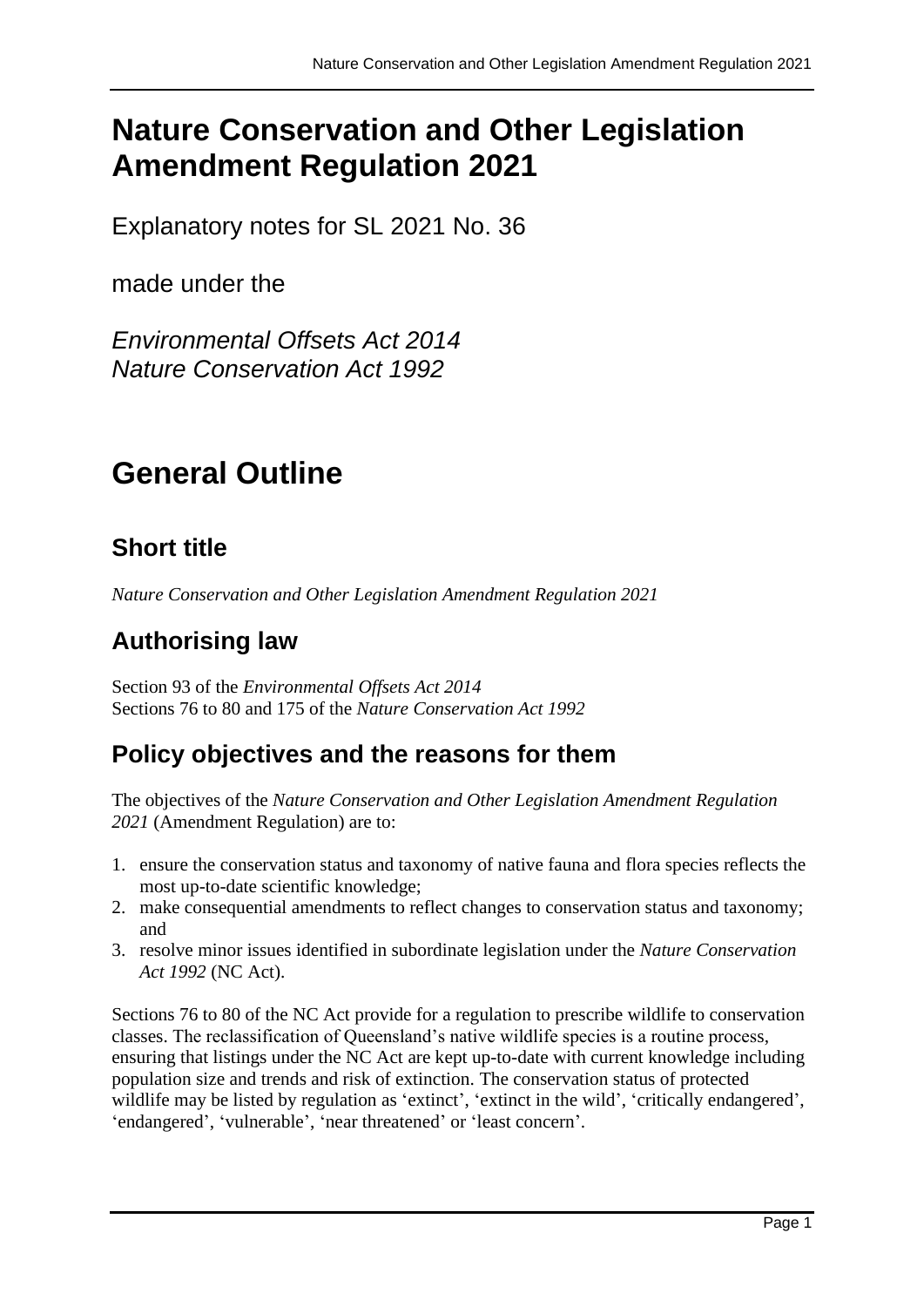The Species Technical Committee is a panel of experts responsible for undertaking independent scientific assessments to determine the classification of protected wildlife under the NC Act and making recommendations to the responsible Minister. In 2020, the Species Technical Committee made recommendations to the former Minister for Environment and the Great Barrier Reef and Minister for Science and Minister for the Arts and the current Minister for the Environment and the Great Barrier Reef, Minister for Science and Youth Affairs. Following approval by the respective Ministers, Schedule 1 of the *Nature Conservation (Animals) Regulation 2020* and Schedule 1 of the *Nature Conservation (Plants) Regulation 2020* must be amended so that the listings reflect the most recent approved advice of the Species Technical Committee.

The Amendment Regulation has been drafted to implement the reclassifications of 17 fauna species and 29 flora species, as follows:

#### **Fauna**

- four species upgraded to 'critically endangered';
- 10 species upgraded to 'endangered';
- one species upgraded to 'vulnerable';
- one species downgraded to 'vulnerable'; and
- one species downgraded to 'least concern'.

#### **Flora**

- 18 species upgraded to 'critically endangered';
- seven species upgraded to 'endangered';
- two species upgraded to 'vulnerable';
- one species (*Calotis glabrescens* member of the sunflower family) downgraded to 'critically endangered' after being discovered to still exist in the wild; and
- one species downgraded to 'vulnerable'.

A consequential amendment to the *Environmental Offsets Regulation 2014* prescribes a new version of the Queensland Environmental Offsets Policy. The new version reflects updates to classification and taxonomy of species prescribed in Schedule 1 of the *Nature Conservation (Animals) Regulation 2020* and Schedule 1 of the *Nature Conservation (Plants) Regulation 2020*.

Amendments are also required to the *Nature Conservation (Animals) Regulation 2020*, the *Nature Conservation (Plants) Regulation 2020* and the *Nature Conservation (Macropod) Conservation Plan 2017* to resolve a number of minor drafting errors, ranging from omissions and grammatical errors to provisions that require further clarification to achieve the original policy intent.

# **Achievement of policy objectives**

The Amendment Regulation will achieve the objectives by:

- updating the conservation status of native fauna and flora species to reflect recent scientific assessment against criteria outlined under sections 76 to 80 of the NC Act; and
- updating the taxonomy of native flora species to reflect current scientific knowledge.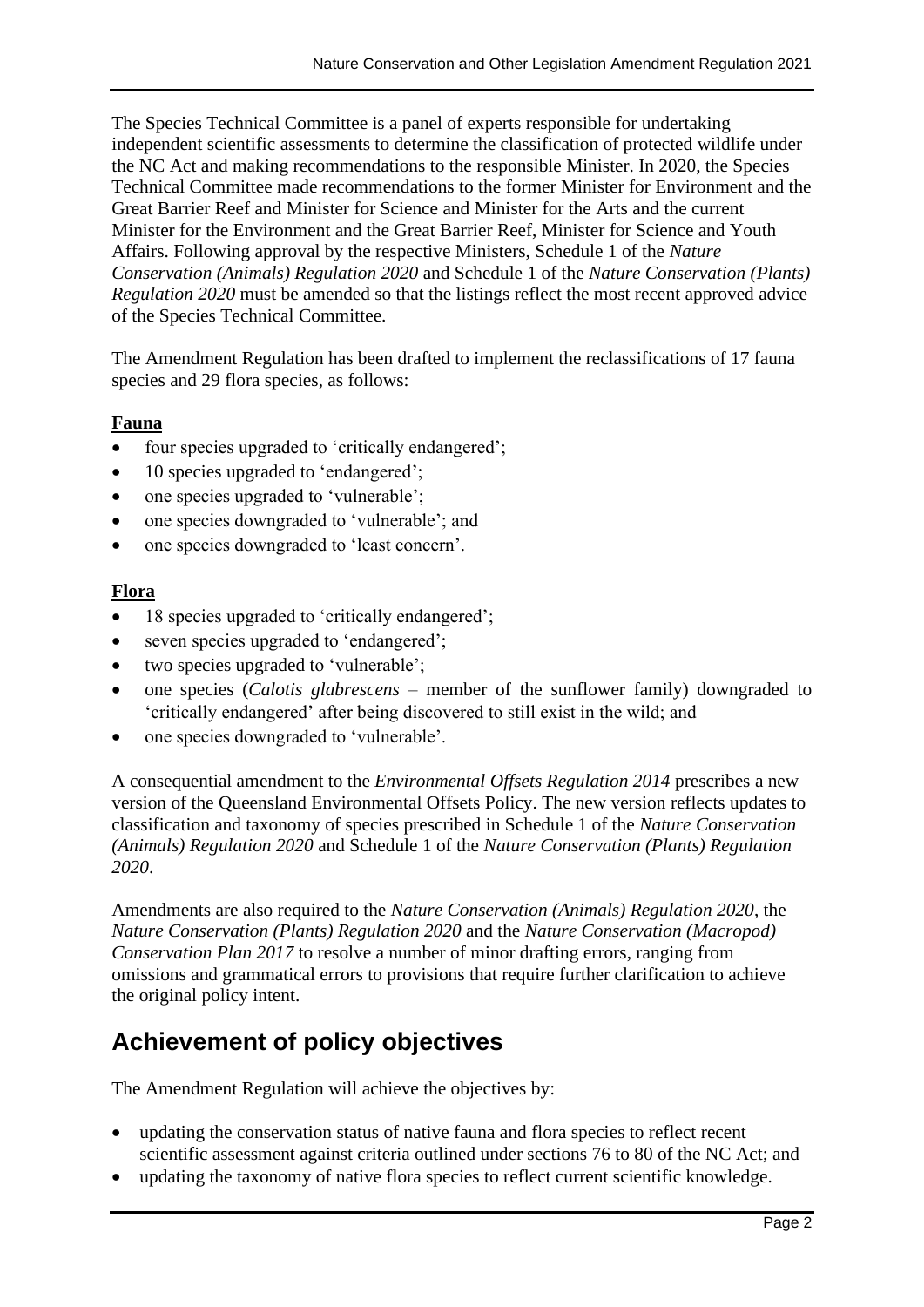These updates have been approved by the responsible Minister based on the recommendations of the Species Technical Committee.

Updates have been made to flora nomenclature. The Amendment Regulation amends the *Nature Conservation (Plants) Regulation 2020* to reflect these updates. Amendments are made to the scientific names of 37 species listed in Schedule 1, and 2 species mentioned in Schedule 2.

The Amendment Regulation will also achieve the objectives by updating the *Environmental Offsets Regulation 2014* to refer to the most recent version of the Queensland Environmental Offsets Policy, which is amended to reflect the updates to conservation status and taxonomy.

In addition, the Amendment Regulation will achieve the objectives by making minor amendments to resolve issues identified in subordinate legislation under the NC Act, including:

- fixing drafting errors and omissions;
- making typographical corrections to scientific names of species; and
- clarifying policy intent of certain provisions, making them easier to interpret and comply with

### **Consistency with policy objectives of authorising law**

The Amendment Regulation is consistent with the main objectives of the NC Act, that is, to ensure the conservation of nature while allowing for the involvement of Indigenous people in the management of protected areas in which they have an interest under Aboriginal tradition or Island custom.

The Amendment Regulation is consistent with the objective of the *Environmental Offsets Act 2014* which allows for national, State and local matters of environmental significance to be prescribed environmental matters, including threatened species listed under the NC Act.

### **Inconsistency with policy objectives of other legislation**

The Amendment Regulation is not inconsistent with any other legislation.

#### **Benefits and costs of implementation**

There are no costs associated with implementation.

### **Consistency with fundamental legislative principles**

This Amendment Regulation is consistent with fundamental legislative principles, and has no adverse impact on the rights and liberties of individuals or on the institution of Parliament.